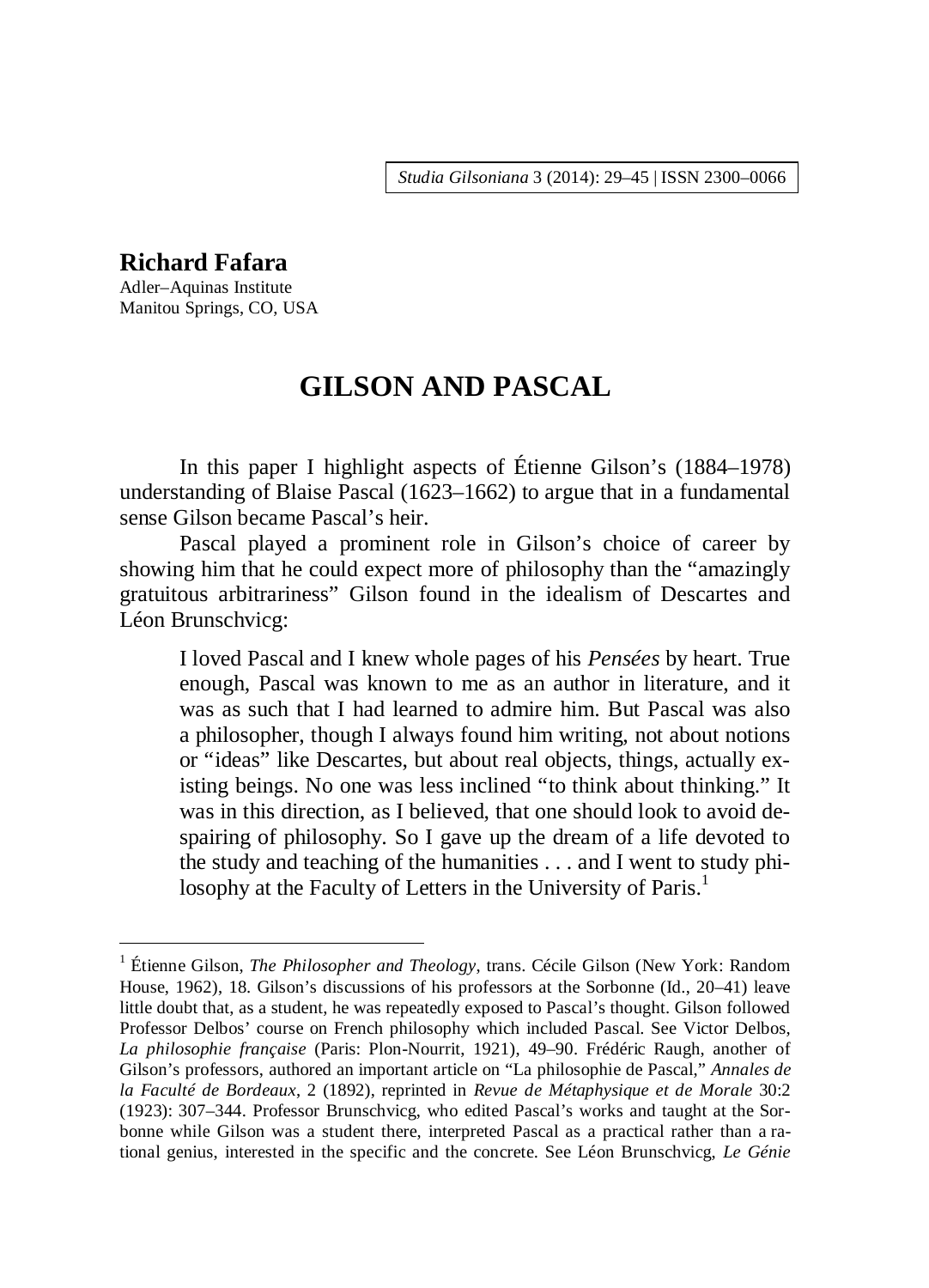The young Gilson "was already plagued with the incurable metaphysical disease they call '*chosisme*,' that is crass materialism" or thinking about things, not ideas.<sup>2</sup>

Gilson loved to read Pascal.<sup>3</sup> When Gilson was a prisoner of war, he lectured on him;<sup>4</sup> he cited Pascal frequently throughout his long career to make precise, or illustrate, philosophical points;<sup>5</sup> and he published a few articles on Pascal in the 1920's and 1930's. But Gilson waited until he was almost eighty years old to provide us his most extensive treatment of Pascal dealing with his life in an article entitled "Pascal le Baroudeur" ("Pascal the Combatant"), published in  $1962^6$  and devoting a chapter in his *Modern Philosophy: Descartes to Kant*, published the following year to discuss Pascal's thought.<sup>7</sup> Gilson concentrated on five main areas of Pas-

3 Armand Maurer, "The Legacy of Étienne Gilson," in *One Hundred Years of Thomism: Aeterni Patris and Afterwards, A Symposium*, ed. Victor B. Brezik (Houston: Center for Thomistic Studies, 1981), 43.

4 When taken prisoner at Bois de Ville-devant-Chaumant in February 1916, Gilson was detained at Burg-bei-Magdeburg. He "entertained the officers in both camps with lectures on Bergson, in which he contrasted Aquinas, Descartes, and Comte, who make a rational 'effort to exhaust the real,' with, Bonaventure, Pascal, and Bergson, as philosophers who attempt 'to attain the real' suprarationally" (Francesca Aran Murphy, *Art and Intellect in the Philosophy of Étienne Gilson* (Columbia and London: University of Missouri Press, 2004), 68).

5 For example, the numerous references to Pascal in Étienne Gilson's: *The Spirit of Medieval Philosophy,* trans. A. H. C. Downes (New York: Charles Scribner's Sons, 1937); *The Unity of Philosophical Experience* (New York: Charles Scribner's Sons, 1938); *Reason and Revelation in the Middle Ages*, The Richards Lectures at the University of Virginia 1937 (New York: Charles Scribner's Sons, 1941); and *God and Philosophy* (New Haven: Yale University Press, 1941).

6 *Les Nouvelles Littéraires* (12 July 1962): 1, 7.

7 Gilson and Langan, *Modern Philosophy*, 108–126. Although this collaborative volume makes no mention of who authored which chapters, "[t]he following were written by Langan: Montaigne, Bacon, Hobbes, Descartes (ethics section), Malebranche, Spinoza, Leibniz, Cambridge Platonists, Newton, Berkeley, Hume, d'Alembert, Diderot, Lessing, Herder,

*de Pascal* (Paris: Librairie Hachette, 1924), 50. Gilson's more mature treatment of Descartes' "idealism" became more nuanced: "The world, the structure of which Descartes intends to explain, is not to him a product of his own mind; in this sense, his philosophy is a realism. On the other hand, his interpretation of the universe goes from mind to things; . . . to that extent, then, it shares in the nature of idealism. Those who like labels could perhaps call Cartesianism a methodological idealism, or an idealism of method. Whether, in philosophy, an idealistic method can justify realistic conclusions is of course a problem beyond the competence of mere history" (Étienne Gilson and Thomas Langan, *Modern Philosophy: Descartes to Kant* (New York: Random House, 1963), 59–60).

<sup>2</sup> For Gilson's "*chosisme*," see Kenneth L. Schmitz, *What has Clio to do with Athena? Étienne Gilson: Historian and Philosopher*, The Étienne Gilson Series 10 (Toronto: Pontifical Institute of Mediaeval Studies, 1987), 7–14.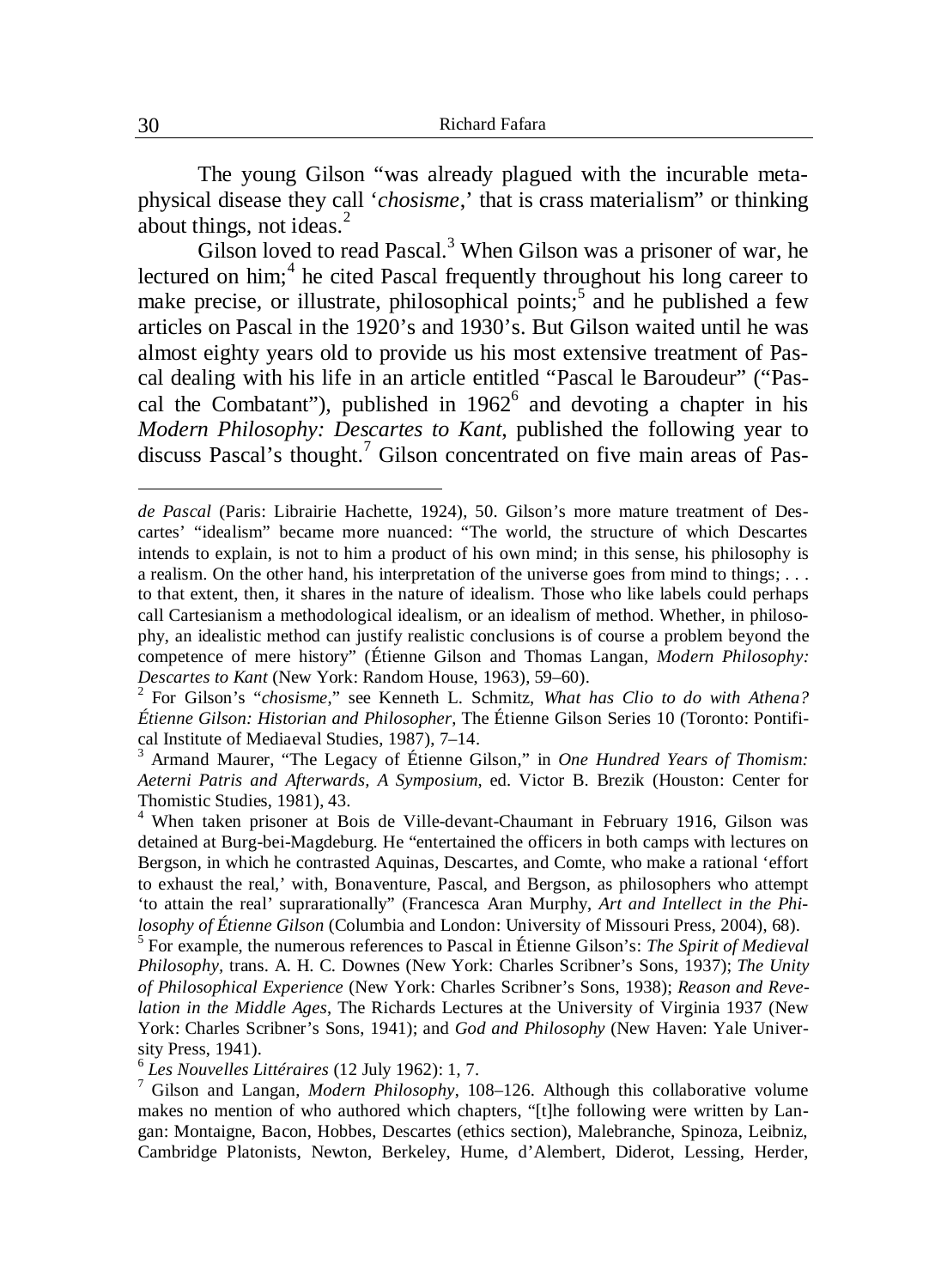cal's thought which I will explore. My concluding section asesses the similarities between Pascal and Gilson.

### **Method**

Pascal's method of geometry operated within a realism. It became a major distinguishing characteristic between Pascal and Descartes. Like Descartes, Pascal thought that the true method to natural knowledge was mathematical. But unlike Descartes, who used algebraic geometry to try and solve all problems, Pascal was not interested in trying to develop a speculative science of nature and deduce it *a priori*. "Pascal wanted to think mathematically within experienced physical reality."<sup>8</sup> Gilson considered this one of the "deepest tendencies" of Pascal's mind, a mind that proceeded "step by step in its investigation of a fundamentally *unpredictable* nature." Pascal did not pursue Descartes' *a priori* geometry because he was not interested in the results it allowed one to achieve, a theoretical physics. Instead of following Descartes and making all knowledge as evident as mathematics, Pascal imposed upon all knowledge the limitations of geometry itself. Human knowledge assumes the certainty of geometry if it limits itself to strictly demonstrating consequences that are demonstrable, starting from principles that are naturally evident. But, Pascal maintained, we cannot define all terms either in geometry (e.g., "number," "space," "motion"), or in all the other fields of knowledge (e.g., the philosopher's definitions of "man," "time," "motion).<sup>9</sup>

### **Spirit of Finesse and Spirit of Geometry**

For Pascal the highest quality of the mind is universality and the ideal man is the perfect "honnête homme," a truly integrated, or all around man equally at home speaking of mathematics or literature, of ethics and theology, and never making a show of his knowledge. Usually men do not enjoy such universality and are divided into two classes. Some possess the spirit of geometry and are gifted in mathematics while others enjoy the spirit of *finesse* and are gifted in conducting the human affairs of everyday.

Kant. Gilson wrote all the rest" (Letter of Armand Maurer to Richard Fafara, 27 Nov 1998 (unpublished)).

<sup>8</sup> Gilson and Langan, *Modern Philosophy*, 109.

<sup>9</sup> Blaise Pascal, *De l'esprit géométrique*, in Blaise Pascal, *Pensées et Opuscules*, ed. Léon Brunschvicg (Paris: Hachette, 1897), 164–169.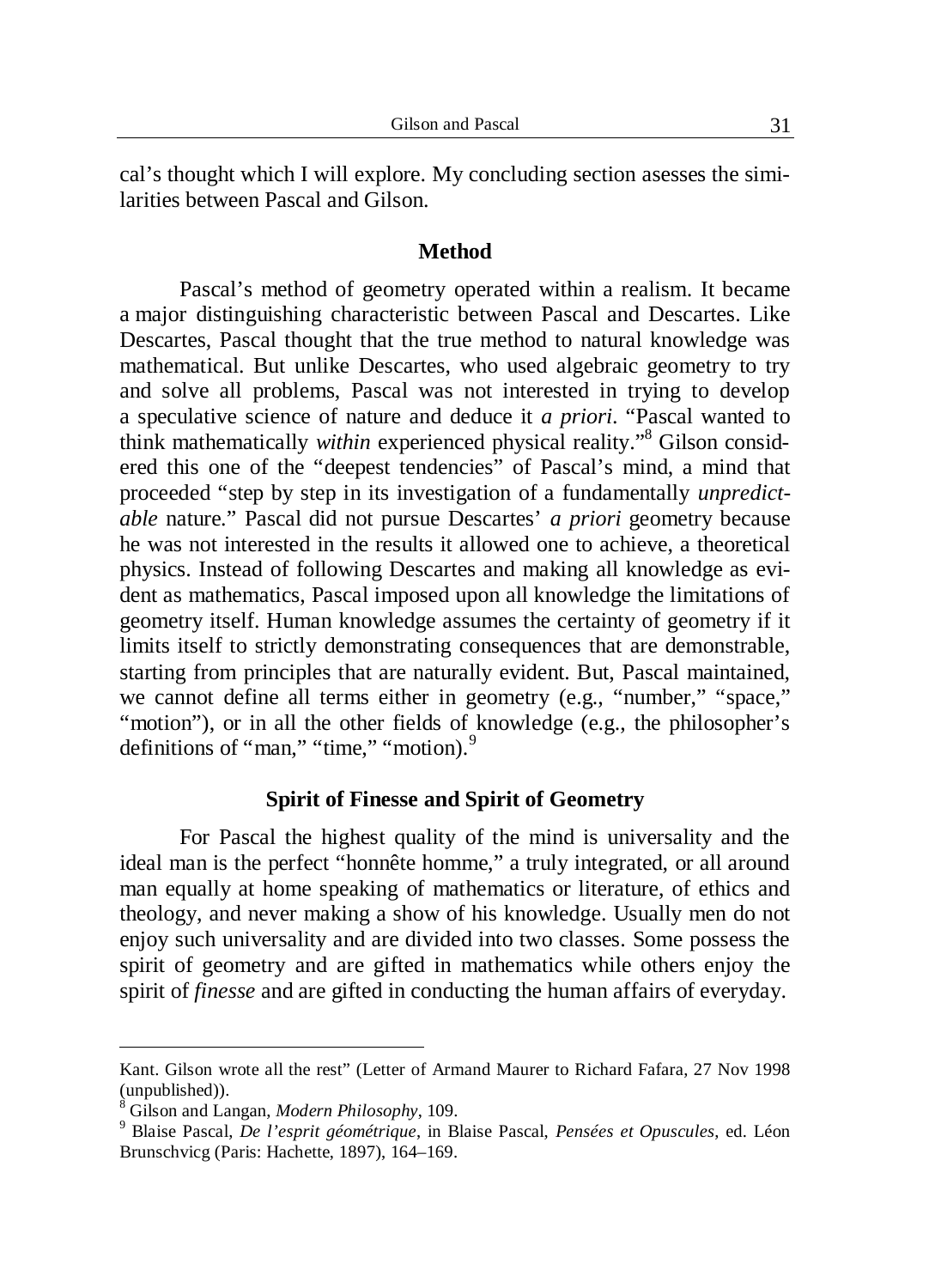In so far as the mind apprehends principles by a sort of simple, comprehensive, instinctual sight, it does so by "*coeur*" or "heart," the source of understanding and loving in the human person. Those with the spirit of geometry have hard, inflexible views. Once they *see* the principles far removed from common use, they see them clearly, and since they are clear it is hard to go astray in reasoning about them. The difficulty is *seeing* the principles first. The reverse is true with the spirit of finesse. Principles are in common use and there for everyone to see, but they are subtle and so numerous that it takes good eyes to see them. It is almost impossible to miss some of them and, as we know, omitting one principle inevitably leads to error.

Trying to open up the minds of those having a spirit of finesse to the truths of geometry is difficult. Take, for example, the notion of the infinite, a fundamental notion, signifying a property common to all things in nature. It can only be grasped by the heart and not demonstrated. When grasped, it divides into two infinities present in all things: an infinity of magnitude and an infinity of parvitude. Infinite magnitude is found in motion, space, and time, for example, but each one of these also contains infinite parvitude and can also be conceived as still smaller than it is. The infinity of parvitude is not easily conceived and some, because they cannot picture a content divisible to infinity, conclude that it is not actually divisible.<sup>10</sup> This is man's natural disease, i.e., believing that he always grasps the truth directly and denying all that he cannot understand. Gilson commented that in arguing for the reverse it seems that Pascal's epistemology was tainted by his Jansenism.<sup>11</sup> Because this twofold infinity generally belongs to all

<sup>&</sup>lt;sup>10</sup> Shortly after he published his volume on *Modern Philosophy*, Gilson made the point that some consider philosophy as reaching arbitrary positions, "and indeed it does, because it is reaching the primitive facts that are principles . . . Paul Valéry detested metaphysics and stopped short at the moment of crossing its threshold, so he included all such certitudes in a class of his own making, which he ironically called that of the 'vague things.' Now these notions are not vague, but primary and therefore necessary, which is something different. They are not clearly seen precisely because they are what makes us see. Each one of them is 'an impossibility-of-thinking-otherwise' which gives access to a distinct order of intelligibility. Principles should be accepted for the light they shed just as, in the darkness, a lamp brightens itself along with the rest" (Étienne Gilson, *The Arts of the Beautiful* (New York: Charles Scribner's Sons, 1965), 76–77).

<sup>&</sup>lt;sup>11</sup> The bareness of Pascal's ideas can "cause them to appear as the products of a Jansenist mind," but if Pascal has "a Jansenist temperament" he never submits "to a pure Jansenist belief" (Wallace Fowlie, *Clowns and Angels: Studies in Modern French Literature* (New York: Sheed and Ward, 1943), 57–58). Gilson concluded that while there are certainly obscure texts in the *Pensées*, Pascal disagreed with the core of Jansenism itself: "Jésus-Christ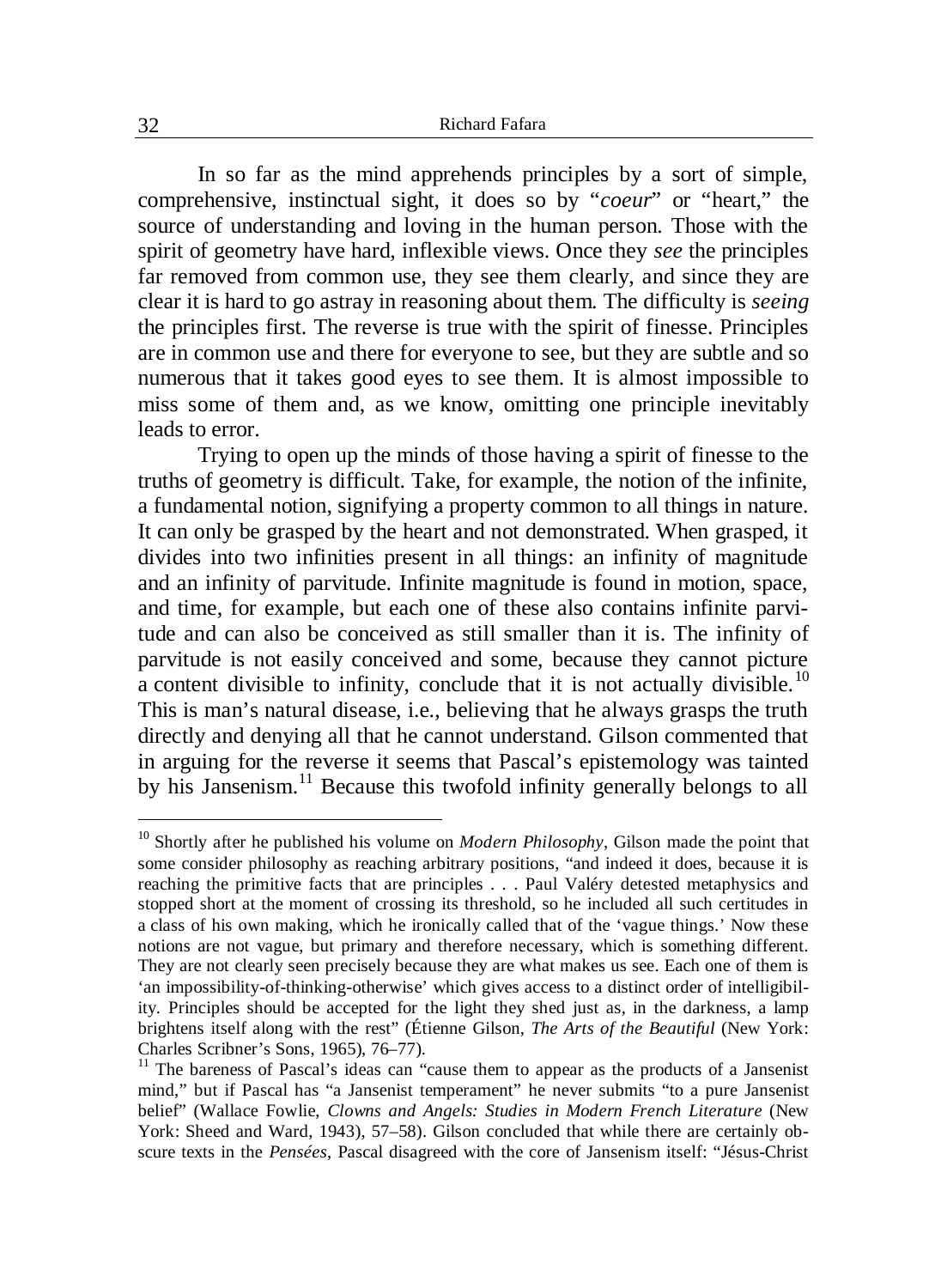things, because it belongs to number which Scripture tells us is found in all things (Wis., 11:21), one can say that all things are found between nothingness and infinity and, more importantly, at an infinite distance from these two extremes. These truths, the very foundations and principles of geometry, cannot be demonstrated; they must be seen. Pascal's philosophy was an extension of his scientific view of the world in which everything was intelligible except for the principles "from which is derived its very intelligibility."<sup>12</sup>

### **Pyrrhonism and Dogmatism**

Not only does man himself lie between two infinities, above all does his knowledge. Truth lies in neither skepticism nor dogmatism. Not all is uncertain, and arguing that nothing is known is false. The principles of demonstrations apprehended, or seen to be true by the "heart," are absolutely certain and more than enough to overcome skepticism such as that entertained by Descartes. The natural evidence of principles renders Descartes' doubting whether he was awake or asleep impossible.<sup>13</sup> As for dogmatism, it is not the case that every proposition is rationally demon-

est mort pour tous les élus, non pour tous les hommes." Gilson's method for dealing with the question of whether or not Pascal was a Jansenist consisted in separating the case of Jansenius from that of Port Royal, defining Jansenism by the doctrine of Jansenius himself, and comparing the text of Pascal's *Pensées* with that of Jansenius' *Augustinus*. See Étienne Gilson, review of Jacques Chevalier's *Pascal* (Paris: Plon, 1922) in *Revue Philosophique de la France et de l'étranger* 97 (1924): 309–311.

<sup>12</sup> Gilson and Langan, *Modern Philosophy*, 116. See Pascal, *De l'esprit géométrique*, 173– 184.

<sup>&</sup>lt;sup>13</sup> Pascal, Pensées, trans. & ed. A. J. Krailsheimer (Maryland, Penguin Books, 1966), #110, and #282 in Brunschvicg's edition (Pascal, *Pensées et Opuscules*). Gilson considered Brunschvicg's edition to be "accessible and priceless," but scholars now consider the arrangement of Pascal's fragments in M. Louis Lafuma's edition of the *Pensée*s (Pascal, *Oeuvres completes*, Préface Henri Gouhier (Paris: Seuil, 1963)) to be closer to the original order of Pascal, knowing full well that no order can ever be final because only with publication does the form of a work become fixed. Henceforth, I cite the *Pensée*s by fragment number from Krailsheim's (K) edition (who based his ordering on Lafuma's) followed by the number in Brunschvicg's (B) edition. The unfinished and fragmentary nature of the *Pensée*s does not mean that more so than with other texts all interpretations of the fragments must be partial and tentative. Gilson can be seen as approaching them in the "right spirit" and finding an underlying coherence to them by describing Pascal's method and finding "not only recurrent problems but also reappearing lines of attack on them, tendencies that bespeak something conscious and deliberate" (Hugh M. Davidson, *Pascal and the Arts of the Mind* (New York, NY: Cambridge University Press, 1993), xiii).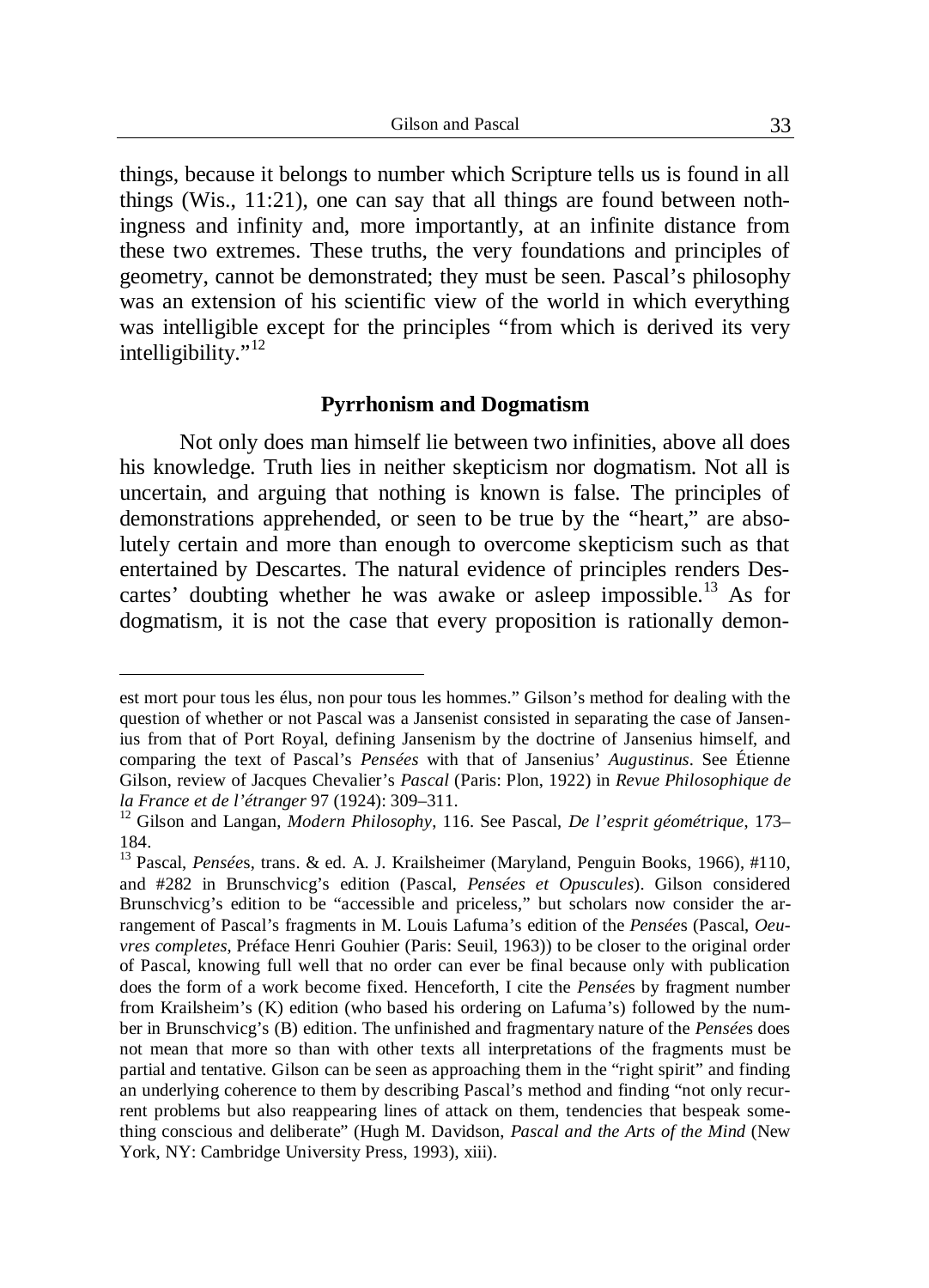strable since the principles cannot be demonstrated even though they are true. Not being able to prove everything, such as that we are not dreaming, simply shows the weakness of our reason. It does not prove the uncertainty of all our cognitions as the Pyrrhonians pretend it does. Thus, Pascal stands in the middle—as a skeptic to the dogmatist and a dogmatist to the skeptic.

## **The Human Condition: Man in the Middle**

Like all of creation, man bears the mark of God's infinity and infinity is twofold, that of parvitude and magnitude. Man finds himself situated between these two infinities. Man is nothing when compared with infinity yet a giant compared to the smallest of known insects or atomic particle, a whole when compared to that nothingness which is impossible to reach. Man finds himself suspended between the two abysses of infinity, between two mysteries: the nothingness from which he was created and infinity in which he is drowned between two infinitely distant extremes in all orders of reality and of knowledge. Both man's origin and his end escape his sight.

"[O]ur intelligence holds, in the order of intelligible things, the same rank as our body in the order of nature." Just as our senses can perceive neither extreme in their objects, so also too much truth blinds the mind which is why prime principles are so hard to grasp. And since nothing can stabilize finite man, always infinitely distant from two extremes, whether or not we have a little more or less of anything, including knowledge, doesn't matter. $14$ 

## **Man and God**

Endowed with a body like beasts, and with a mind like angels, man, for Pascal, is neither angel nor beast. These two components of human nature are not equal. By his body man is an exceedingly small thing in nature, whereas by his mind he can encompass nature. Frail as a reed as a material being, man is still a thinking reed and, although he can easily be crushed by the universe, he is still greater than that which can crush him because he would know that he is being crushed, whereas the universe knows nothing about it. Man's greatness lies in thought, admirable in its nature but ridiculous in its defects.

1

<sup>14</sup> *Pensée*s, K #199, B #72; Gilson and Langan, *Modern Philosophy*, 119.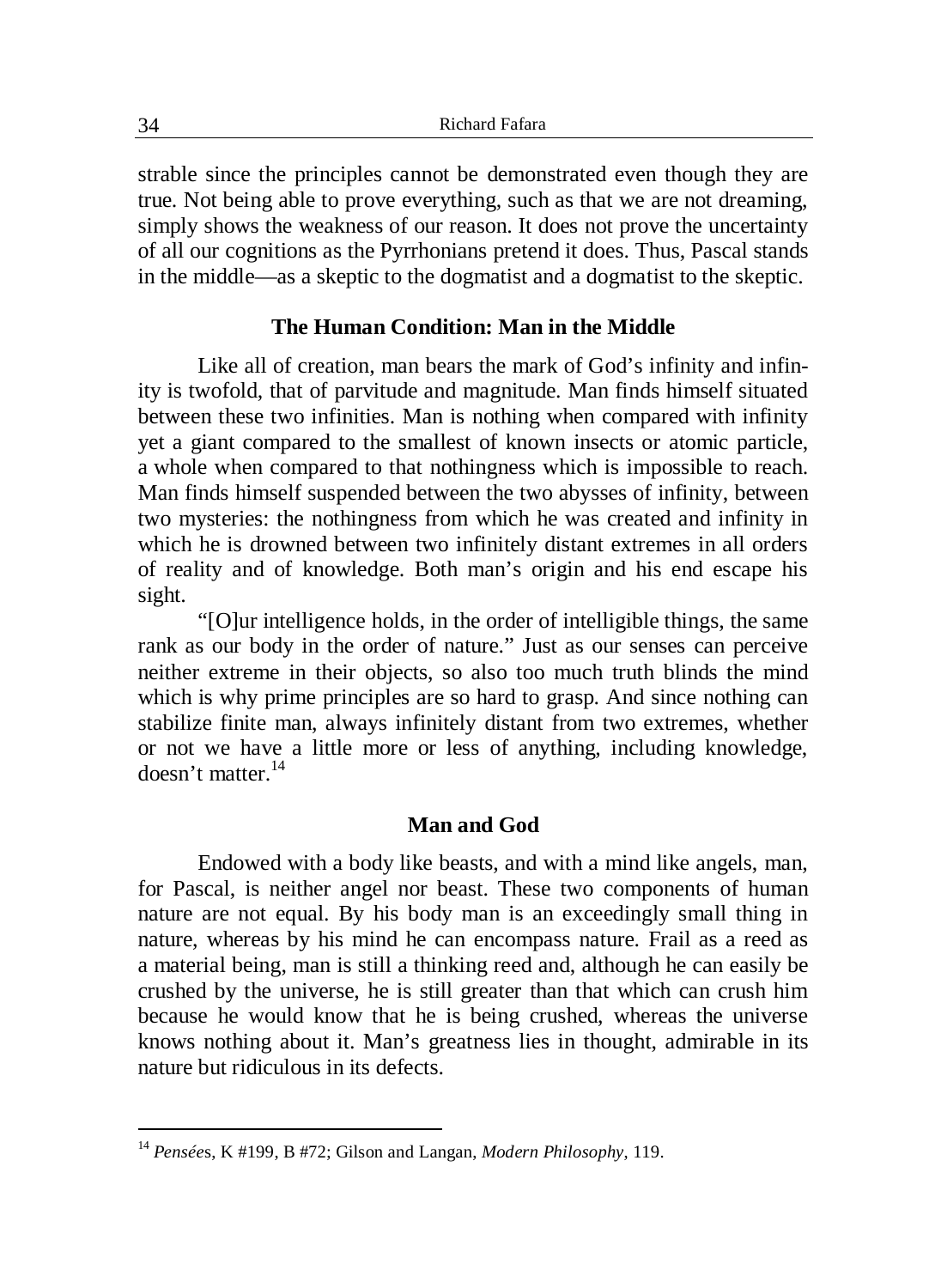For this reason, man's greatness can be seen from his misery and *vice versa*. In 1646, at the age of twenty-four, Pascal entered into sickness and suffering and underwent his first conversion while discovering God. He renounced all other studies to concentrate on studying the law of God and living only for God. In the remaining fifteen years of his life, Pascal deepened that discovery, and concluded that sickness placed him in his natural condition because it is there that God wished him to be so as to summon him more surely to Him.<sup>15</sup> Pascal's sister summarized the thought of her illustrious brother as follows: knowing Christ is not only knowing God and our misery but rather knowing, with our misery, the God who delivers us from it.<sup>16</sup>

By nature man wants to be happy and rid himself of his misery. Pascal argued that the universality of this desire coupled with man's inability to achieve fulfillment must have a reason, namely, that man once had true happiness but now has merely a vestige of it. Having possessed perfect happiness, man now tries in vain to fill the void caused by the loss of this infinite which can never be regained via the finite objects of diversion at man's disposal.

For Pascal, only religion and the doctrine of original sin can account for the contradictions inherent now in human nature. Many refuse this answer because they find no acceptable demonstration of God's existence. But the truth of God's existence, Pascal maintained, is a principle not a conclusion. God is perceived by the "heart" of man, not his reason; such is faith.<sup>17</sup> As for original sin, it is "an astounding thing that the mystery the farthest removed from our knowledge, which is that of the transmission of

<sup>15</sup> Gilson, "Pascal le Baroudeur," 1, 7. In commenting on Henri Gouhier's *magnum opus*, *Blaise Pascal: Commentaires* (Paris: Vrin, 1966, 2nd edition 1971) Gilson wrote his former student on 9 June 1966: "Ne l'ayant retrouvé dans aucun livre où j'ai parlé de Pascal, j'en viens à penser que ce doit avoir été dans un article sur Pascal écrit pour *Les Nouvelles Littéraires*. Je ne sais plus où est cet article, mais je crois me souvenir que je faisais de lui un barouder et, un peu comme Jacques Maritain, une sorte d'aventurier de l'esprit" ("Lettres d'Étienne Gilson à Henri Gouhier," choisies et presentées par G. Prouvost, *Revue Thomiste* XCIV: *Autour d'Ètienne Gilson: Études et documents* (1994): 476, n. 3). When Gilson discussed Pascal, he remained true to his principle that "the very substance of a history of philosophy is philosophy itself" (Gilson and Langan, *Modern Philosophy*, viii). Each chapter in each volume of his *History of Philosophy* emphasized the doctrinal content of each philosopher in the text. Biographical and bibliographical information limited to what is needed to embark on any one of the philosophers, schools, or periods represented was relegated to the back note section of the book.

<sup>16</sup> *La vie de Monsieur Pascal écrite par Madame Périer, sa soeur*, Pascal, *Pensées et Opuscules*, 21.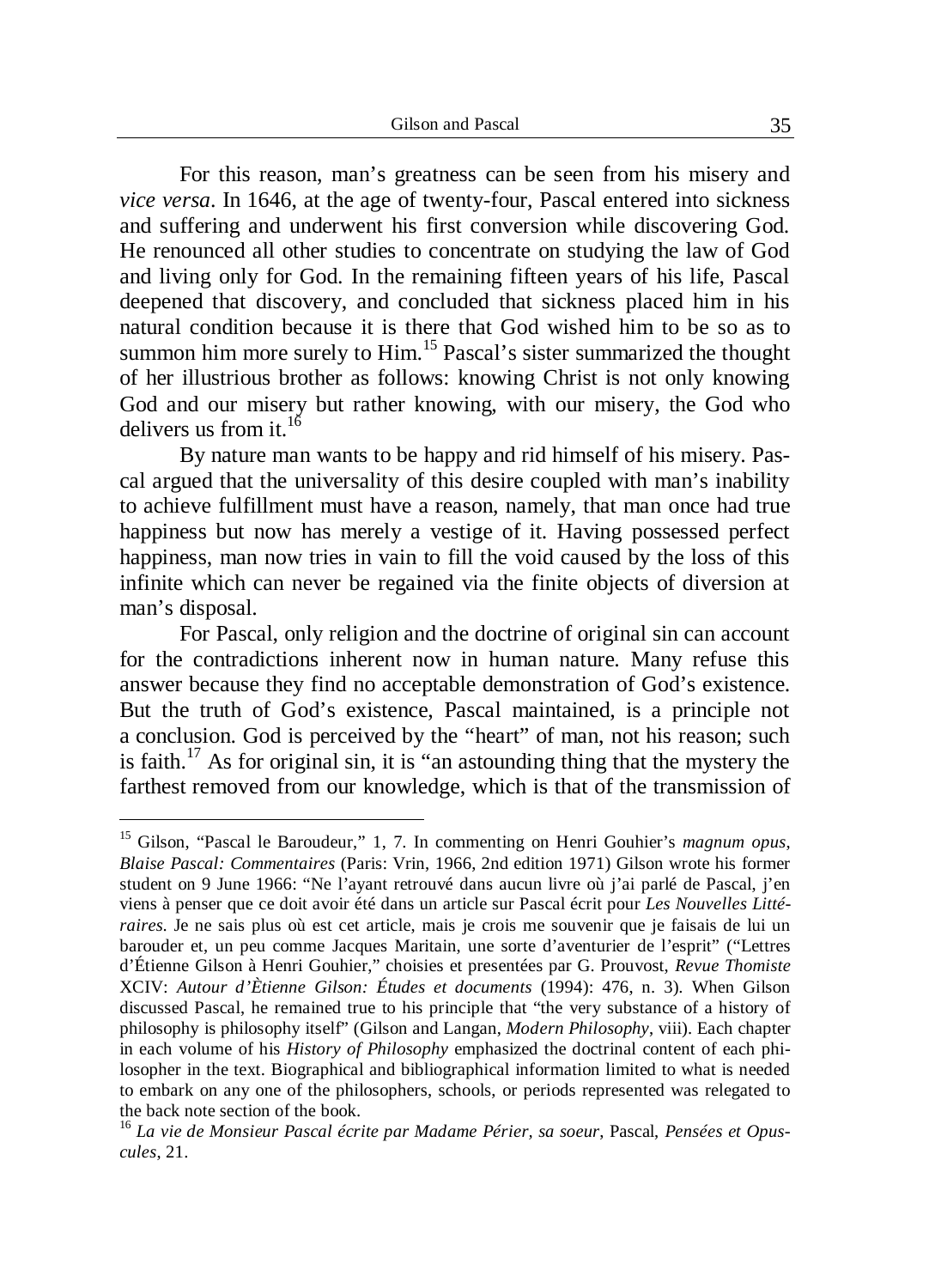sin, be a thing without which we can have no knowledge of ourselves!" How Adam's sin could have rendered guilty men so utterly foreign to it is a mystery; but supposing it true renders the rest clear. Pascal concluded that "man is more inconceivable without this mystery, than this mystery is inconceivable to man."<sup>18</sup>

Gilson understood the opposition between skepticism and dogmatism as the basic philosophical problem for Pascal**.** Dogmatists like the Stoics considered man uncorrupted so they sought refuge in pride; others like the skeptics considered human nature so corrupt that they could not help surrendering to evil. Only another supreme mystery—Jesus Christ and the grace of redemption—could liberate man from this inner contradiction, the source of many others. Only the Christian religion can cure these two vices.

For it teaches the just, whom it raises up to participation in the divinity itself, that even in that sublime state, they still bear the source of all corruption which exposes them, throughout their whole lives to error, misery, death, and sin; and it cries out to the most ungodly that they are able to receive the grace of their Redeemer . . . Who can refuse belief and worship to such heavenly enlightenment?<sup>19</sup>

For Gilson, only the author of such a philosophy could write, along with his essays on the method of geometry, sublime pages on the *Mystery of Jesus*, and carry on himself the *Mémorial*<sup>20</sup> as a perpetual reminder of his greatest mystical experience on the night of 23 November 1654. The *Mémorial*, sewn in the lining of his garment and transferred when he changed clothes, was found after his death. Pascal's sister considered the collection of fragments called the *Pensée*s, the scraps of paper, the "debris" found on the floor of the room in which Pascal died, as parts of his war machine against atheism.<sup>21</sup> Gilson concluded that Pascal's life was a for-

<sup>&</sup>lt;sup>17</sup> Pensées, K #424, B #278. See Henri Gouhier, "Le coeur qui sent les trois dimensions," in *La Passion de la raison: Hommage à Ferdinand Alquié* (Paris: Presses Universitaires de France, 1983), 203–216.

<sup>&</sup>lt;sup>18</sup> *Pensées*, K #131, B #434. "Pascal persists in remaining for the French, the clearest utterance which has been given to Christian psychology, and his thoughts, perhaps by their very incompleteness, appear inexhaustible and incapable of being fathomed in any absolute sense" (Wallace Fowlie, *Clowns and Angels*, 54).

<sup>19</sup> *Pensée*s, K #208, B #435.

<sup>20</sup> Id., K #919, B #553. The text of the *Mémorial* (K, #913; Pascal, *Pensée*s *et Opuscules*, 142–43) was found sewn into Pascal's coat after his death.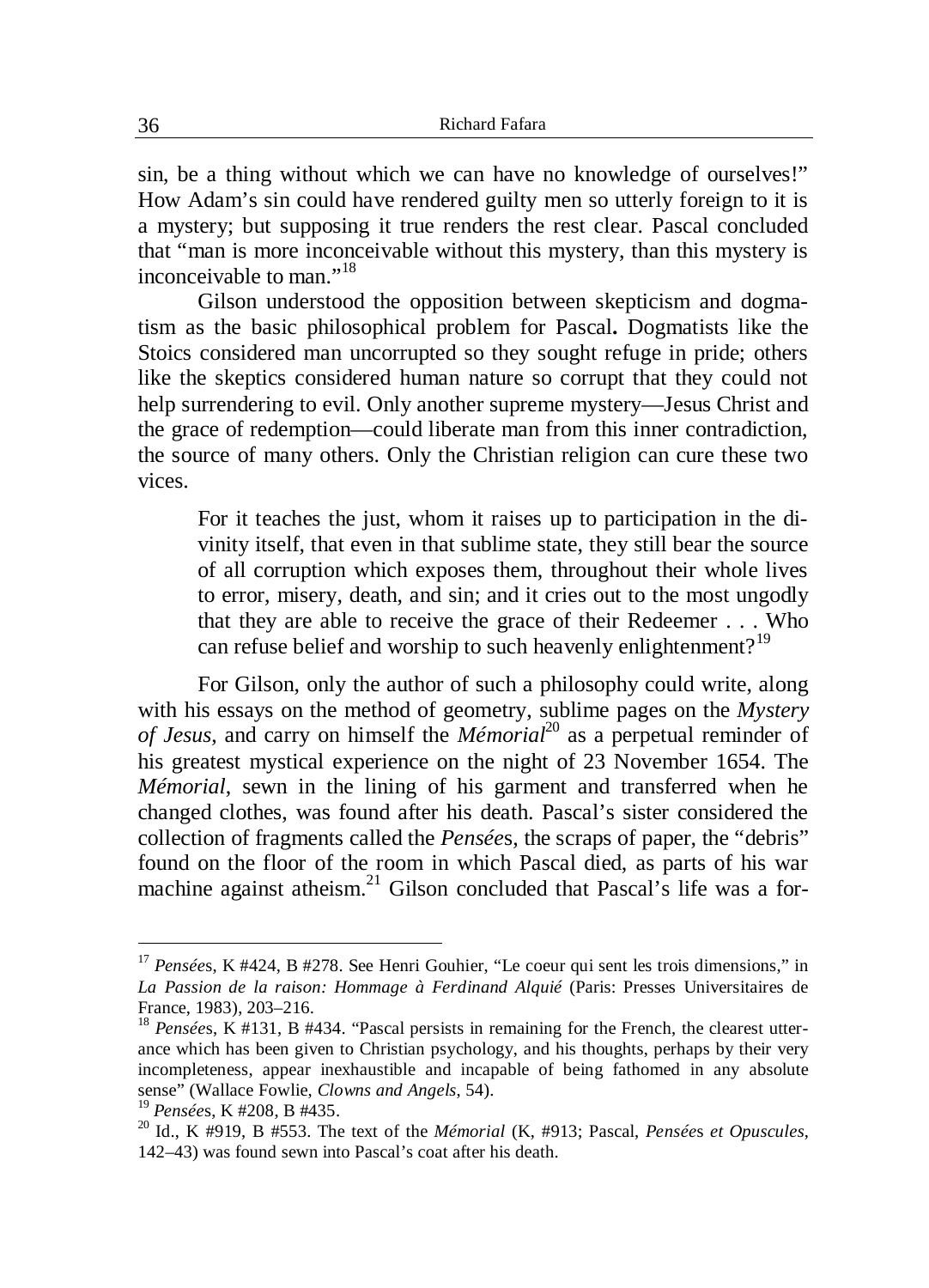mal summons that engages each one of us.<sup>22</sup> Unfortunately, Pascal's fundamental experience is our own. What response should we propose if we refuse that which he gave? There scarcely remains the refusal, "No, I will never be your man because your man is a thinking reed."<sup>23</sup> Regardless of what man is made of, in the end each of us breaks, and the thought of that end is not agreeable to us. Each of us responds to Pascal as he pleases but, inevitably, all respond because in this combatant there is a *provocateur*. 24

### **Pascal and Gilson**

Citing Pascal's apparent disdain for philosophy—"we do not believe the whole of philosophy to be worth one hour's effort"<sup>25</sup>—some deny that Pascal was a philosopher.<sup>26</sup> Gilson disagreed. Pascal was a philosopher,

<sup>21</sup> After discussing the unedited work that we today call the *Pensée*s, originally entitled *Apologie de la religion Chrétienne*, Mme. Périer wrote: "Je vous renvoie donc à cet ouvrage, et j'ajoute seulement ce qu'il est important de rapeller ici, que toutes les différentes réflexions que mon frère fit sur les miracles lui donnèrent beaucoup de nouvelles lumières sur la religion . . . et ce fut à cette occasion qu'il se sentit tellement animé contre les athées, que voyant dans les lumières que Dieu lui avait données de quoi les convaincre et les confondre sans resources, il s'appliqua à cet ouvrage, dont les parties qu'on a ramassées nous font avoir tant de regrets qu'il n'ait pas pu les rassembler lui-même, et, avec tout ce qu'il y aurait pu ajouter encore, en faire un composé d'une beauté achevée" (*La vie de Monsieur Pascal*, Pascal: *Pensées et Opuscules*, 19).

 $22$  Pascal "speaks to us as a human being. He confronts the problems that pose themselves to every human being, and he uses the language of every man. He does distinguish himself by writing magnificently and he pushes questions further than most. There are so many learned men who string together complicated words and who avoid the essential. Pascal takes problems head-on, and he does not stop halfway. He belongs to those who are not afraid" (Philippe Beneton, "Elements of an Apologia," *Perspectives on Political Science* 31:1 (2002): 27).

<sup>23</sup> *Pensée*s, K #200, B #347.

<sup>&</sup>lt;sup>24</sup> "Pascal is one of those writers who will be and who must be studied afresh by men in every generation. It is not he who changes, but we who change . . . The history of opinions of Pascal and of men of his stature is a part of the history of humanity. That indicates his permanent importance . . . I can think of no Christian writer, not Newman even, more to be commended than Pascal to those who doubt, but who have the mind to conceive, and the sensibility to feel, the disorder, the futility, the meaninglessness, the mystery of life and suffering, and who can only find peace through a satisfaction of the whole being" (T. S. Eliot, "Introduction," in Blaise Pascal, *Pensée*s (New York: Dutton,1958), xix). <sup>25</sup> *Pensée*s, K #887, B #78.

<sup>26</sup> See, for example, Henri Gouhier (*Henri Gouhier se souvient… Ou comment on devient historien des idées*, eds. Giulia Belgioioso and Marie-Louise Gouhier (Paris: J Vrin, 2005), 49–50; "Pascal et la Philosophie," *Pascal: Textes du Tricentaire par François Mauriac, Louis de Broglie, Daniel-Rops, Henri Massis...* (Paris: Fayard, 1963), 323; and *Les Grandes*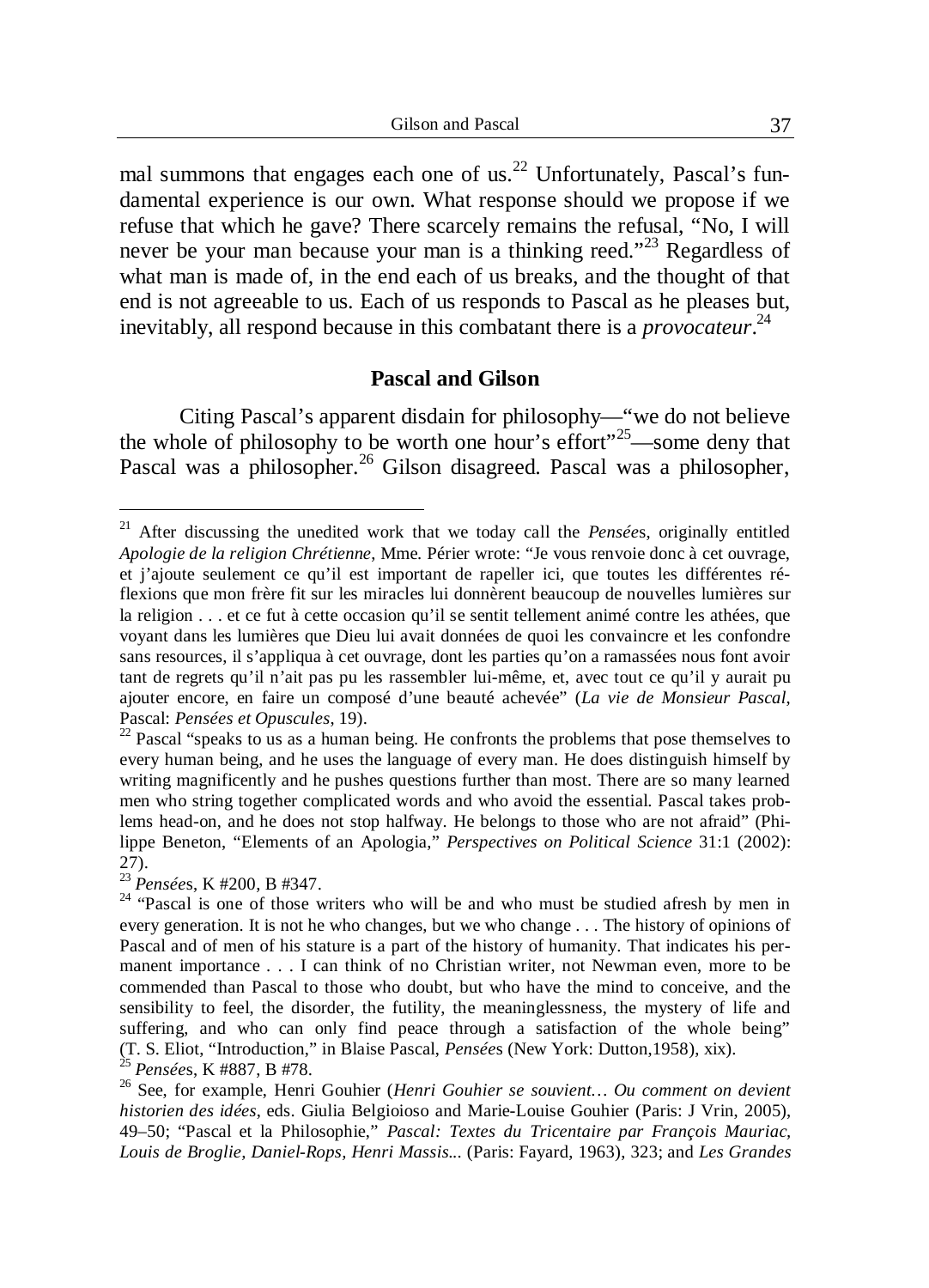a Christian philosopher, as Gilson understood that term, i.e., the starting point of Pascal's meditations and the whole spirit thereof, even as a philosophy, is inseparable from Christian revelation.<sup>27</sup> For Gilson, a deep religious life, a soul in search of the divine, was at the origin of Saint Thomas Aquinas' powerful philosophical theses and the same held true of Pascal.

In his famous debate with Professor Brunschvicg on the notion of Christian philosophy, Gilson specified "the impact of Christian faith on Pascal's philosophical positions." For example, Saint Paul had known what Pascal called "the misery of man." Gilson thought that this notion, Pascal's point of departure, could have been introduced by a non-philosophical route; while there was not philosophy in the text of Saint Paul, it could have generated a philosophy.<sup>28</sup> Gilson also cited Pascal's speculations on the two infinities which certainly are of a philosophical order and can only be explained in a Christian universe because the notion of a positive infini-

*Avenues de la Pensée Philosophique en France depuis Descartes* (Louvain: Universitaires de Louvain, 1966), 33–35, 46–47); Emile Bréhier (*Histoire de la philosophie*, (Félix Alcan, Paris 1929), II, 127) and Fredinand Alquié (*Signification de la philosophie* (Paris: Hachette 1971), 129). "Pascal did not want to be a philosopher;" he "did not want to think of himself as one, and it is probably fair to say that he wasn't one at least not in the sense in which the term was used in his day" (Leszek Kolakowski, *Why is there Something Rather than Nothing? 23 Questions from Great Philosophers*, trans. Agnieska Kolakowska (New York: Basic Books, 2007), 123, x). Nevertheless, Kolakowski included Pascal in his book about "great philosophers." Vincent Carraud (*Pascal et la philosophie* (Paris: Presses universitaires de France, 1992), 26–28) argued that the attribution of a philosophy to Pascal is a pseudo problem for three reasons. It is at least paradoxical to do so when Pascal derides philosophy; the insufficiency of philosophy cannot be established in philosophy. If one extends the notion of physics and identifies it with philosophy the question of the status of philosophy in Pascal is not raised. Finally, if philosophy is taken to mean a general vision of the world or a conglomeration of knowledge, the question is already resolved. Victor Delbos, who had a significant impact on Gilson's thought, placed Pascal beside Descartes as one of the great representatives of a different line of French thought. "[S]i pour lui [Pascal] il n'a pas voulu être philosophe, ses *Pensées* n'en constituent pas moins une philosophie, et il apporte des vues nouvelles en étudiant la physique, le géométrie, et surtout l'homme" (Delbos, *La philosophie française*, 50). Frederick Copleston considered a variety of possible interpretations of Pascal and, like Gilson, concluded that Pascal is not "a Christian thinker simply in the sense that he is a thinker who is Christian: he is a Christian thinker in the sense that his Christianity is the inspiration of his thought and unifies his outlook on the world and man" (Copleston, *A History of Modern Philosophy*, IV: *Modern Philosophy: From Descartes to Leibniz* (New York: Doubleday, 1994), 173).

<sup>27</sup> Gilson and Langan, *Modern Philosophy*, 87.

<sup>28</sup> Gilson, "La notion de philosophie chrétienne," Session of 21 March 1931, *Bulletin de la Société française de Philosophie* (31): 56.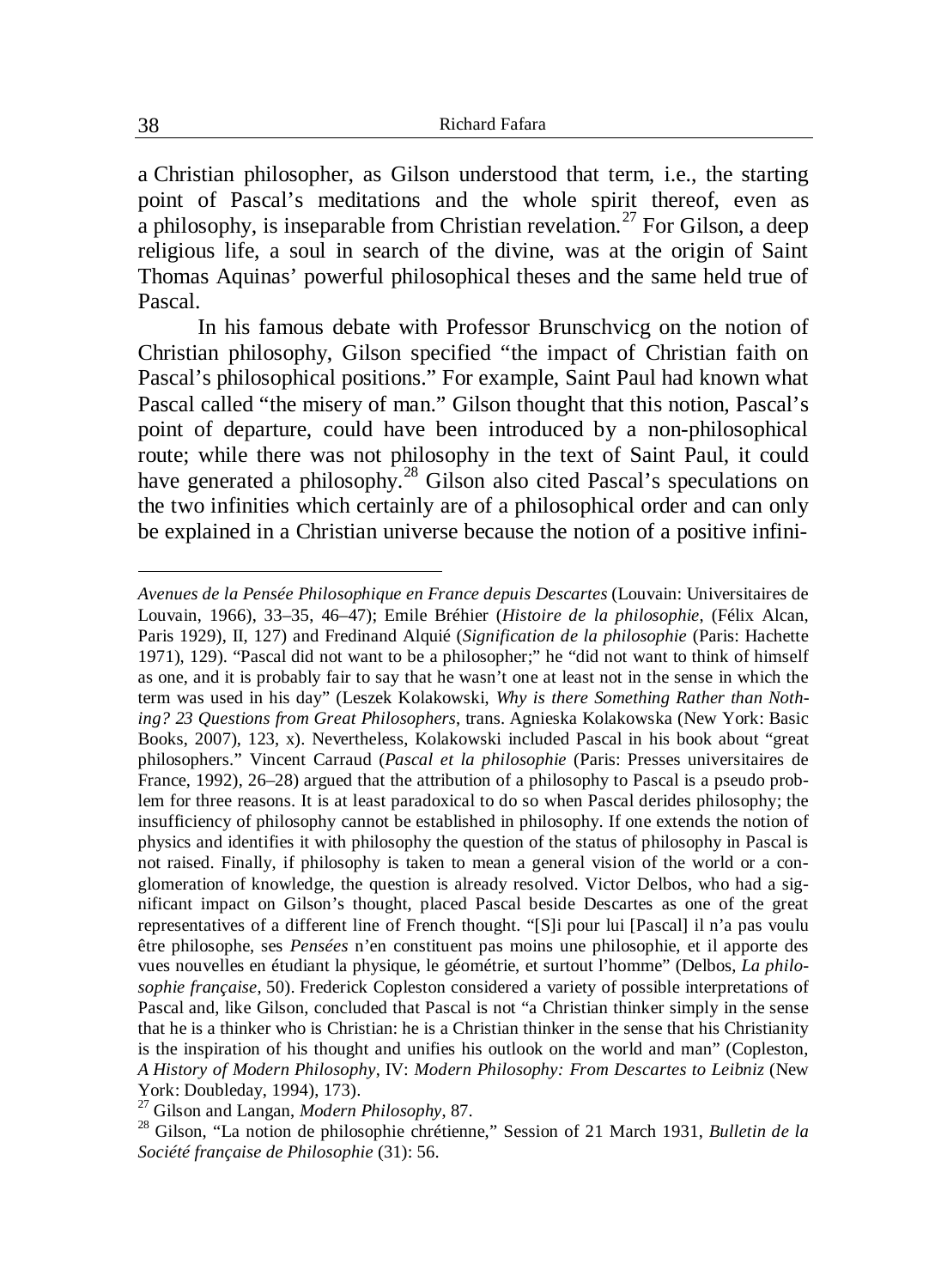ty had no sense among the Greek philosophers. The notion of perfection and infinity is a Christian notion.<sup>29</sup> In addition, Pascal's acceptance of a supernatural order engendered a philosophical framework because it distinguished the order of thought from the order of charity which is infinitely superior to it.<sup>30</sup> Gilson recognized Pascal's so-called contempt for philosophy as the right of "one of the greatest philosophers, one of the greatest scientists, and one of the greatest artists of all times" to disdain what he surpasses "especially if what he disdains is not so much the thing loved as the excessive attachment which enslaves us to it. Pascal despised neither science nor philosophy, but he never pardoned them for having once hidden from him the most profound mystery of charity."<sup>31</sup>

Philosophically, both Pascal and Gilson were realists, placing the emphasis on "*choses*" or things, not on our ideas of them. Both Pascal and Gilson were convinced that revealed faith stimulates arguments for realism better than any non-Christian philosophy can reach.<sup>32</sup> Both denied the

<sup>29</sup> See Leo Sweeney, *Divine Infinity in Greek and Medieval Thought* (New York: P. Lang, 1992). In the early 1950's, Gilson initiated Sweeney's work by seeking why medieval authors spoke of God's "being" as itself infinite, a statement found neither in Judaeo-Christian Scriptures nor in Greek philosophers. See also Emilio Brito, *Philosophie Moderne et Christianisme* (Leuven: Peeters, 2010), II, 54–62.

 $30$  Pensées, K #423, #424; B #278, #279, and Gilson, "La notion de philosophie chrétienne," 82. After arguing that recent scholarship on Pascal (e.g., that of Jean Luc Marion and Vincent Carraud) has "not given Pascal his full due as a theological thinker," Wood contends that Pascal's account of subjectivity is "theologically rich," so much so that "we can read the *Pensées* as a theological text from beginning to end" (William Wood, "What is the Self?: Imitation and Subjectivity in Blaise Pascal's *Pensées*," *Modern Theology* 26:3 (2010): 417– 18).

<sup>&</sup>lt;sup>31</sup> Étienne Gilson, "The Intelligence in the Service of Christ the King," in *A Gilson Reader: Selections from the Writings of Étienne Gilson*, ed. Anton C. Pegis (New York: Doubleday & Company, 1957), 38–39. <sup>32</sup> "[F]aith, through the influence it wields from above and over reason as reason, makes

possible the development of a more fruitful and truer rational activity" (Étienne Gilson, *Thomism: The Philosophy of Thomas Aquinas*, trans. Laurence K. Shook and Armand Maurer (Toronto: Pontifical Institute of Mediaeval Studies, 2002), 20). Methodologically Gilson followed Saint Thomas as he remained in the Augustinian tradition of *fides quaerens intellectum*. "[O]ne may err because in matters of faith he makes reason precede faith, instead of faith precede reason, as when someone is willing to believe only what he can discover by reason. It should in fact be just the opposite. Thus Hillary says: 'Begin by believing, inquire, press forward, persevere'" (Thomas Aquinas, *Commentary on the De Trinitate of Boethius*, Q. 2, a.1, resp. in *Faith, Reason and Theology*, trans., with introduction and notes, Armand Maurer (Montmagny: Les Éditions Marquis Ltée, 1987), 38). See also, Thomas Aquinas, *Summa Theologiae* II–II, q. 2, art. 4: "Is it necessary to believe what can be proved by natural reason?" The answer is in the affirmative: "We must accept by faith not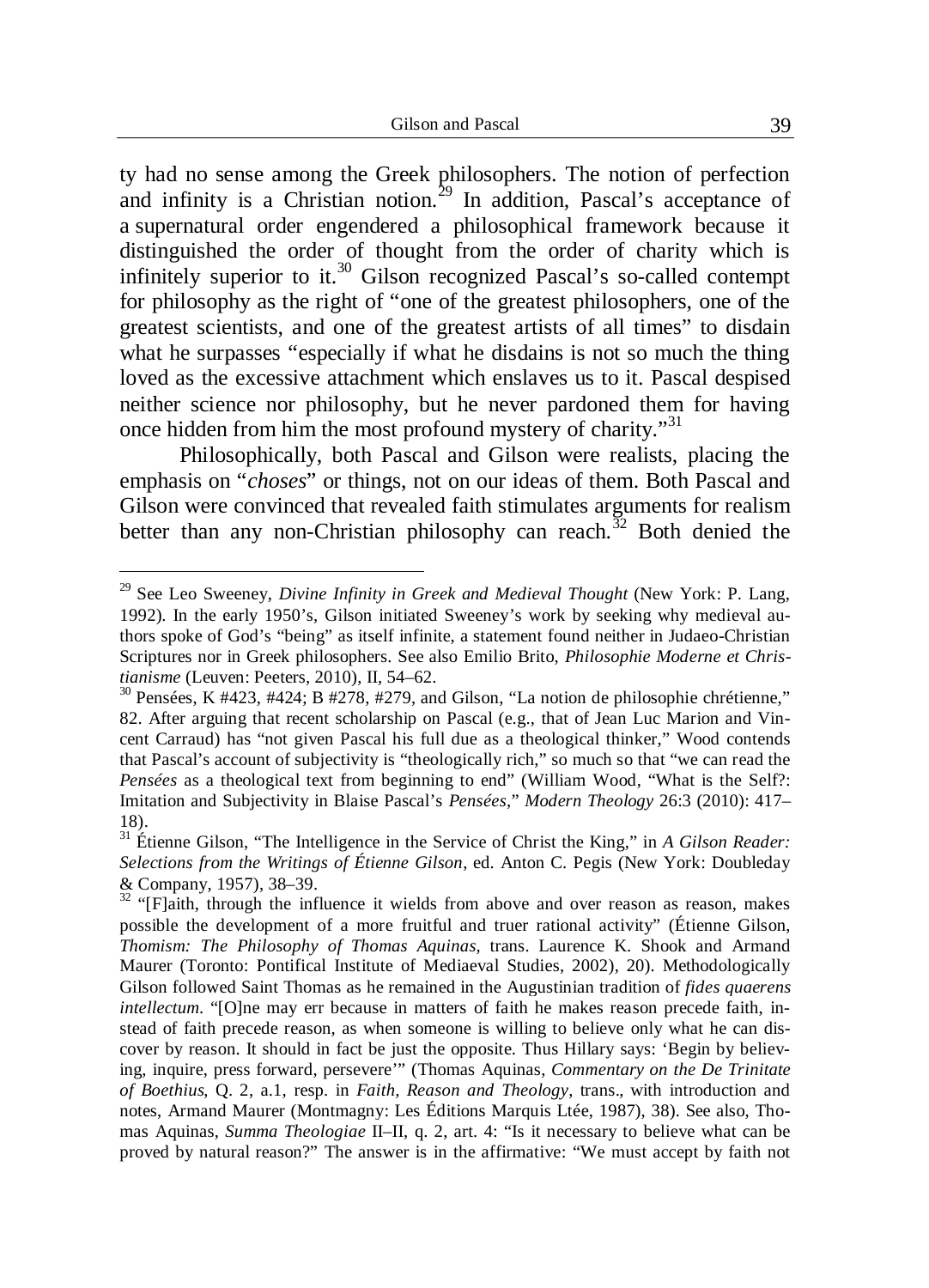possibility of philosophical systems in the sense that we intuit principles on which we construct a house of reason, be it a Cartesian or Thomistic one.<sup>33</sup>

<sup>33</sup> "... Thomism is not a system if by this is meant a global explanation of the world deduced or constructed, in an idealistic manner, from *a priori* principles" (Étienne Gilson, "The Spirit of Thomism," in *A Gilson Reader*, 248). Because of the title of the first three editions of Gilson's classic work *Le Thomisme: Introduction au système de Thomas d'Aquin*, (Strasbourg: Vix, 1919; Paris: Vrin, 1922; Paris: Vrin, 1927), some mistakenly have maintained that initially Gilson interpreted Saint Thomas as having a "system." Gilson used the term to refer to "the hierarchic order of beings reaching from the lowest up through the angelic substances towards God. He was concerned above all to distinguish the Thomistic hierarchy from various Neo-Platonic ones (*Le Thomisme* (1919), 170–174). As to the use of the word 'system' to describe the order of the universe as Saint Thomas understood it, Bréhier (*Revue Philosophique de la France et de l'étranger* 92 (1921): 147–149)—with the tighter more idealistic meaning of the term 'system' in mind—had already declared it to be no system, but (quoting Gilson's own words (*Le Thomisme* (1919)) 'an ensemble of philosophical demonstrations.' And Gilson himself,—as he became more aware of his own orientation towards the concrete, and perhaps less satisfied with the modern implications and connotations of the term 'system,'—eventually abandon it entirely in the subtitle of *Le Thomisme*" (Schmitz, "What has Clio to do with Athena?," 7–8). In 1920, Gilson may have maintained that philosophy is a systematic representation of the universe, but he also cautioned that "la cohérence parfaite vers laquelle tendent les systèmes philosophiques est une limite idéale que ne rejoint jamais la réalité" (Étienne Gilson, "Essai sur la vie intérieure," *Revue philosophique de la France et de l'étranger* 89 (1920): 71–74; see also Gilson's "La paix de la sagesse,"

only what is above reason but also what can be known by reason." The Augustinianism of Thomas Aquinas is often neglected, partly because he does not go to great lengths to prove his theological pedigree—it is assumed in many places. Del Noce described Gilson as infusing an "Augustinian spirit into Thomism." Gilson would have agreed with Del Noce that in the relationship between faith and reason, "the process must go from faith to reason because the God of faith is not the god of reason *plus something else*. There is a leap because all the philosophical cognitions about God added together cannot get us to the redeeming God. For this reason, rather than speaking of a faith that is superimposed on rational knowledge, we ought to speak of a faith that *saves* reason by setting it free from the idolatry of itself, from rationalism" (Augusto Del Noce, "Thomism and the Critique of Rationalism: Gilson and Shestov," *Communio* 25:4 (1998): 734). In discussing Gilson's existential Thomism with an Augustinian spirit, Del Noce wrote: "I said 'infusion of Saint Augustine,' and I was just about to write 'Pascal.' In fact, if we look carefully at Gilson's position, we see that it strikes a blow against the habit of Catholic philosophers who, in the name of a certain Thomism, eliminate Pascal from the history of philosophy and relegate him to apologetics" (Id., 744). Del Noce was convinced that Gilson recognized the "extraordinaire actualité" of Pascal because he admitted "un acte de foi original qui s'accomplit ainsi dans la pensée religieuse comme dans le rationalisme, à la difference que dans la première il est reconnu et declaré, dans le second non." (Augusto Del Noce, "Fede e filosofia secondo Étienne Gilson," AA. VV., *S. Tommaso nella storia des pensiero* (Vatican City: Libreria Editrice Vatican, 1982), 306–307). For a conceptual comparison of Gilson and Del Noce, see Massimo Borghesi's "Introduction," in Augusto Del Noce, *Mon Cher collègue et ami: Lettres d'Étienne Gilson à Augusto Del Noce* (Paris: Parole et Silence, 2011), 7–59.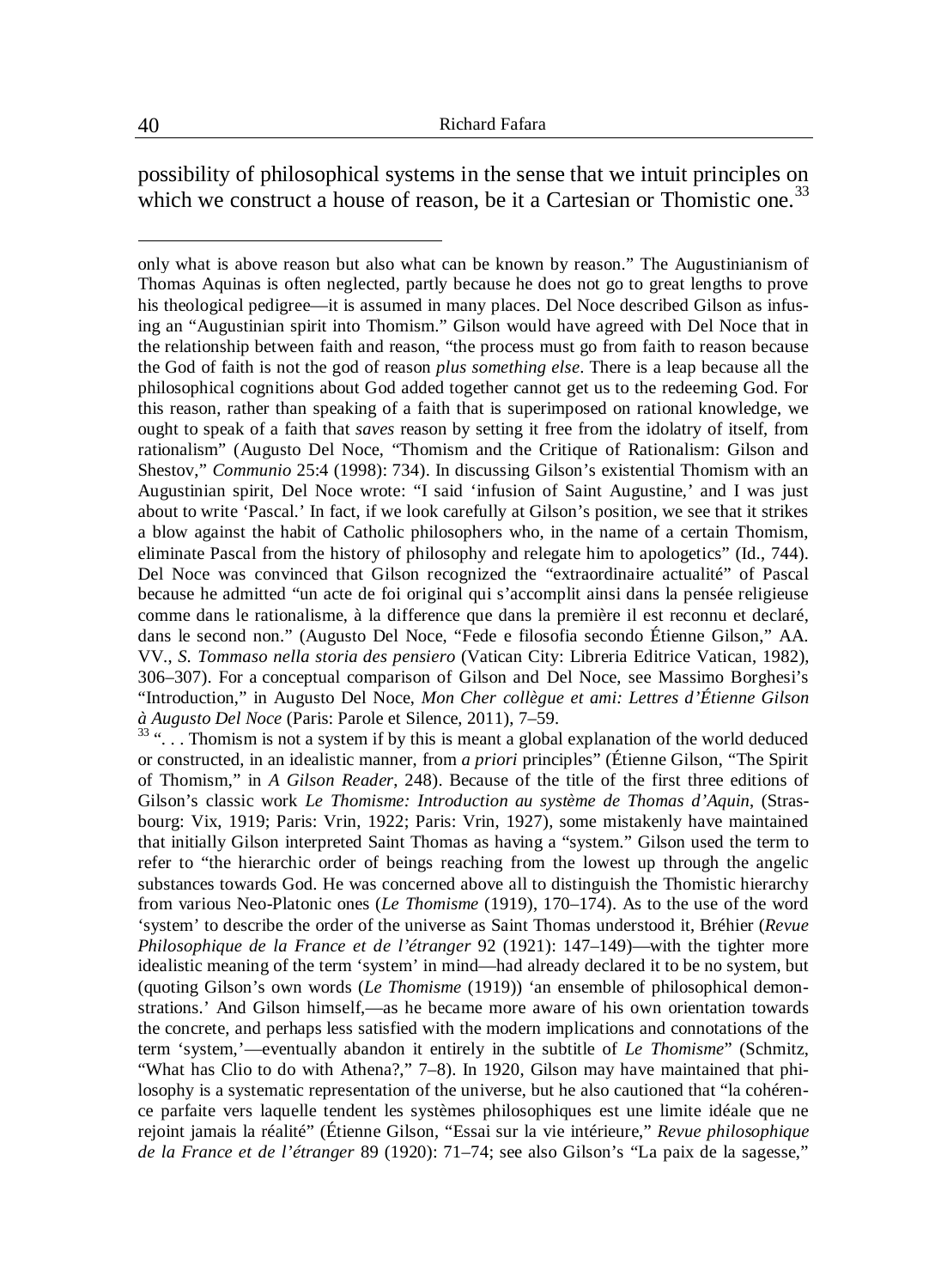Both viewed the universe as a creation of God and, hence, ultimately ineffable because it originated from a source that surpasses human understanding. Pascal, who knew the nature of scientific explanation, concluded that "[a]ll things hide some mystery; all things are veils which hide God."<sup>34</sup> Gilson agreed and cited Saint Thomas' statement that "God is in all things, in their very depths."<sup>35</sup> With a universe peopled with living essences sprung from a source as secret and rich as their very life, Gilson maintained that Aquinas' world, "despite many superficial dissimilarities," was "continuous with the scientific world of Pascal rather than that of Descartes. In Pascal's world, the imagination would more likely grow weary of producing concepts than nature will tire of providing them." Pascal's physics governed by geometry reduces the ontological reality of the natural world to its quantitative aspects; it does not depend on, or receive help or direction from, either the principles of being used by metaphysics or the principles of substance from natural philosophy. Aquinas regarded the mathematized sciences as a distinct type of science— "intermediate sciences" whose principles are obtained directly through

*Aquinas* 3 (1960): 38, n. 5). Following Aristotle and Saint Thomas, philosophy, for Gilson, is a perfection of the mind, a *habitus*, acquired through repeated acts enabling its possessor to demonstrate truths through their causes or principles. See Étienne Gilson, "The Education of a Philosopher," in *Three Quests in Philosophy*, ed. Armand Maurer (Toronto: Pontifical Institute of Mediaeval Study, 2008), 21–22. See the excellent discussion of this issue by Rev. Gerald B. Phelan, Co-Director of the Institute of Mediaeval Studies and later the first President of the Pontifical Institute of Mediaeval Studies (1939–1946), in his "Being and the Metaphysicians," in *From an Abundant Spring*, ed. The Staff of the Thomist (New York: P. J. Kennedy & Sons, 1952), 423–447. Gilson's pupils agreed with him: "Metaphysics is . . . first and foremost . . . a living habit of thinking (in the Aristotelian sense of *habitus…*). Metaphysics is primarily a vital quality and activity of the intellect, and not a collection or systematic organization of data either in print or in the memory. In its own nature metaphysics exists solely in intellects, and not in books or writings, though the name may be used, in a secondary sense, to denote a body of truths known through the metaphysical *habitus*, and to designate a treatise or a course in which metaphysical thinking is communicated" (Joseph Owens, *An Elementary Christian Metaphysics* (Milwaukee: Bruce, 1963), viii–ix, 25, n. 1). See also, Leo Sweeney, *A Metaphysics of Authentic Existentialism* (Englewood Cliffs: Prentice Hall, 1965) 8, 13–14, and Armand A. Maurer, "The Unity of a Science: St. Thomas and the Nominalists," in *St. Thomas Aquinas, 1274–1974, Commemorative Studies* (Toronto: Pontifical Institute of Mediaeval Studies, 1974) 2, 269–292.

<sup>&</sup>lt;sup>34</sup> "Toutes choses couvrent quelque mystère; toutes choses sont des voiles qui couvrent Dieu" (Pascal, "Extraite des Lettres à Mlle de Roannez, fin d'octobre 1656," in *Pensées et Opuscules*, 215).

<sup>35</sup> Thomas Aquinas, *Summa Theologiae*, I, q. 8, a. 1.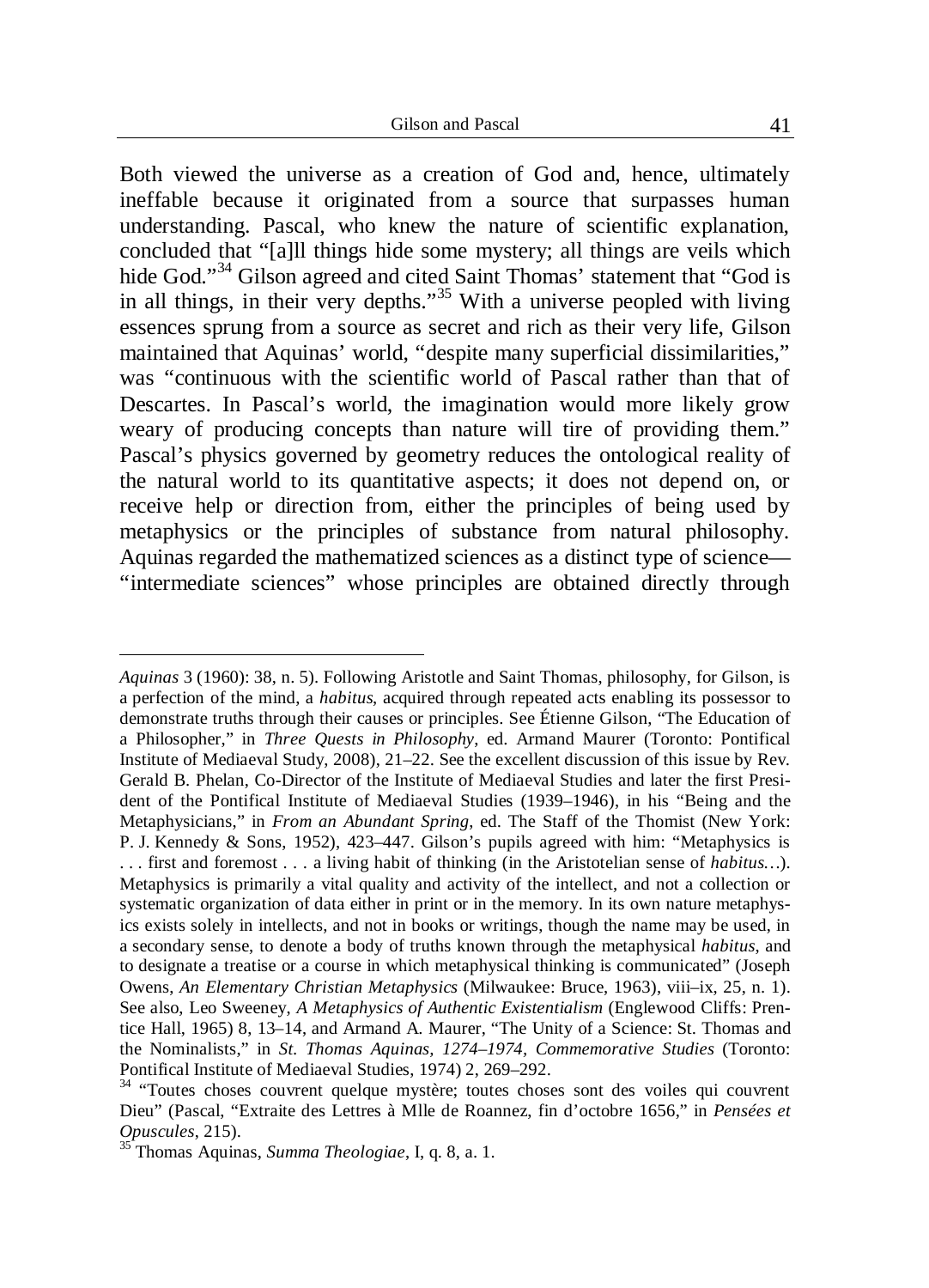observation and abstraction. As such, Pascal's physics can find a place within Thomism.<sup>36</sup>

Gilson's profound appreciation of Pascal resided in his seeing in Pascal's critique of rationalism a bridge that joins Saint Thomas' unity of philosophy and theology. Both Pascal and Gilson considered mystery as the hinge on which reason turns while distinguishing philosophy from religion. Pascal wrote about the infinite distance that separates thought from charity. Gilson propounded an existential Thomism infused with the Augustinian spirit of faith preceding reason and denied that philosophy leads to a redeeming God, or that natural theology transforms faith into knowledge. $37$  Both maintained that the Incarnation is the only means for us to understand ourselves,<sup>38</sup> and both shared the view that God's existence is largely independent of philosophical demonstrations that one gives of it since the God of faith is so much more than the God of reason.<sup>39</sup>

Intimately familiar with the charge of giving primacy to faith over reason, Gilson did not find Pascal guilty of fideism. Gilson granted that "it is difficult to know if Pascal would admit, in the present condition of man, demonstrations of the existence of God." Pascal regarded Descartes'

<sup>&</sup>lt;sup>36</sup> Gilson, *Thomism*, 425; Joseph Owens, "Saint Thomas Aquinas and Modern Science," in *Transactions of the Royal Society of Canada*, I, Series IV, June 1963 (Ottawa: Royal Society of Canada, 1963), 283–291. For shortcomings of Pascal's overall philosophy made from a Thomistic perspective that Gilson did not note, see James Collins, *God in Modern Philosophy* (London: Routledge, 1960), 331–340.

<sup>37</sup> Étienne Gilson, *Constantes philosophiques de l'être* (Paris: Vrin, 1983), 221. For Gilson's antipathy towards rival versions of twentieth century Thomism (Conceptualist-Suarareian, Roman, and Louvainiste), see Murphy, *Art and Intellect*, 49–62.

<sup>38</sup> Gilson, *The Spirit of Mediaeval Philosophy*, 216.

<sup>39</sup> Pascal, Pensées K #417, B #548, and Gilson, *The Spirit of Mediaeval Philosophy*, 227– 228. After 1960, Gilson became less interested in the "ronde des preuves" for God's existence because he was convinced that no philosophy, no natural knowledge of God, could put us in possession, whether it be by one or five ways, of a knowledge of God's existence that belongs to the economy of salvation. "It is true that if the God of revelation exists, he is the Prime Mover, the First Efficient Cause, the First Necessary Being, and everything reason can prove about the First Cause of the universe. But if Yahweh is the Prime Mover, the Prime Mover is not Yahweh. The First Efficient Cause never spoke to me by his prophets, and I do not expect my salvation to come from him. The God in whose existence the faithful believe infinitely transcends the one whose existence is proved by the philosopher. Above all, he is a God of whom philosophy could have no idea . . . The God of reason is the God of science; the God of faith is the God of salvation" (Étienne Gilson, *Christian Philosophy*, trans. Armand Maurer (Toronto: Pontifical Institute of Mediaeval Studies, 1993), 11). See Richard Fafara, "A Change in Tone in Étienne Gilson's Christian Philosophy," *New Blackfriars* 94:1051 (2013): 267–277.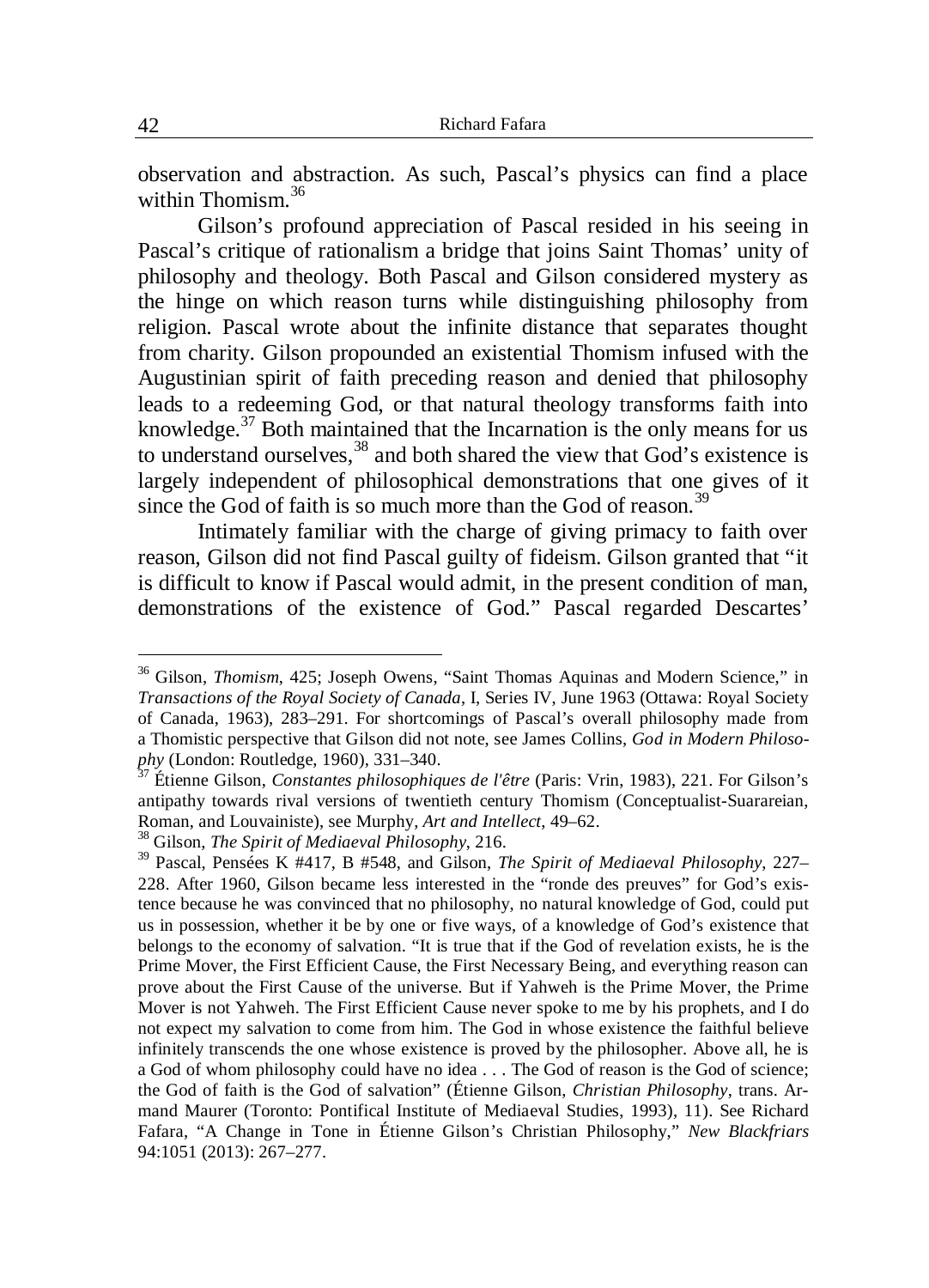philosophy as "useless and uncertain."<sup>40</sup> For Pascal, Descartes' so-called philosophical proofs of the existence of God were not worth very much, both because of their metaphysical intricacy, which is of use to very few, and because the proofs do not imply a knowledge of Christ. For Gilson, this meant not that Pascal had no interest in the rational aspect of the problem but that his real aim was to convince atheists of good reasons for admitting the existence of God.<sup>41</sup> Pascal's famous wager supposes that reason is as unable to prove there is a God as to prove there is not a God. In the absence of proofs, Pascal takes stock of the fact that we have to bet in saying there is no God as much as saying that there is one. "By betting there is a God I gamble finite goods for an infinite one. No hesitation is possible."<sup>42</sup>

<sup>40</sup> *Pensée*s, B #78, K #887.

<sup>41</sup> Gilson and Langan, *Modern Philosophy*, 483, n. 23. The charge of fideism or an attenuated version of it has been leveled frequently against Pascal. See, for example, Richard H. Popkin, "Fideism," in *The Encyclopedia of Philosophy*, vol. 3 & 4, ed. Paul Edwards (New York, Macmillan, 1967), 201–202. "Yet in avoiding a rigorous fideism, he [Pascal] himself never makes use of the metaphysical proofs [for the existence of God], nor does he analyze in detail how the natural knowledge of God is obtained. He seldom mentions this knowledge without adding a word of warning about the attendant moral and religious dangers. Instead of approving of such knowledge as supplying a solid groundwork for the life of grace, he invariably treats it as an obstacle to the reception of faith" (Collins, *God in Modern Philosophy*, 330). For an interpretation of Pascal's position on faith and reason being "exactly what Aquinas says," see Peter Kreeft, *Christianity for Modern Pagans: Pascal's Pensées Edited, Outlined, and Exlained* (San Francisco: Ignatius Press, 1993), 235–244. McInerny charged Gilson with blurring the line between philosophy and theology and thus undermining the very cornerstone of Thomas Aquinas' intellectual project. According to McInerny, Gilson suggested that Aquinas' supposedly philosophical insights were really drawn from Biblical revelation and were thus based on faith, making it impossible for Thomistic philosophy to address itself to non-Christians and pushing it into something akin to fideism. See Ralph McInerny, *Praeambula Fidei: Thomism and the God of the Philosophers* (Washington, D.C.: Catholic University of America Press, 2006), ix, and Joseph White, *Wisdom in the Face of Modernity* (Washington, D.C.: Sapientia Press, 2009), xxxii, 225. "One can raise the question of whether a kind of fideistic methodology has entered into Gilson's later thinking, since he seems to make the natural, philosophical specification of the human intelligence directly dependent upon the objects we know by the light of faith" (Id., 130–31). Gilson commented: "Le phénomène le plus extraordinaire que je connaisse en ce sens est *Doctor Communis* [an Italian philosophical review] . . . Quand je leur cite du saint Thomas sur la foi, ils m'accusent de fidéisme. Non! Mais de 'pencher dangereusement vers le fidéisme'" (Lettre à H. de Lubac, 1er avril, 1964, *Lettres de M. Étienne Gilson au père de Lubac* (Paris: Cerf, 1986), 54).

 $42$  After bringing nonbelievers to the edge of a decision, Pascal realized that a person's very constitution—composite nature and concurrence of bodily habits and feelings—prevents one from taking the practical step to place one's life on the side of God. Pascal's advice to the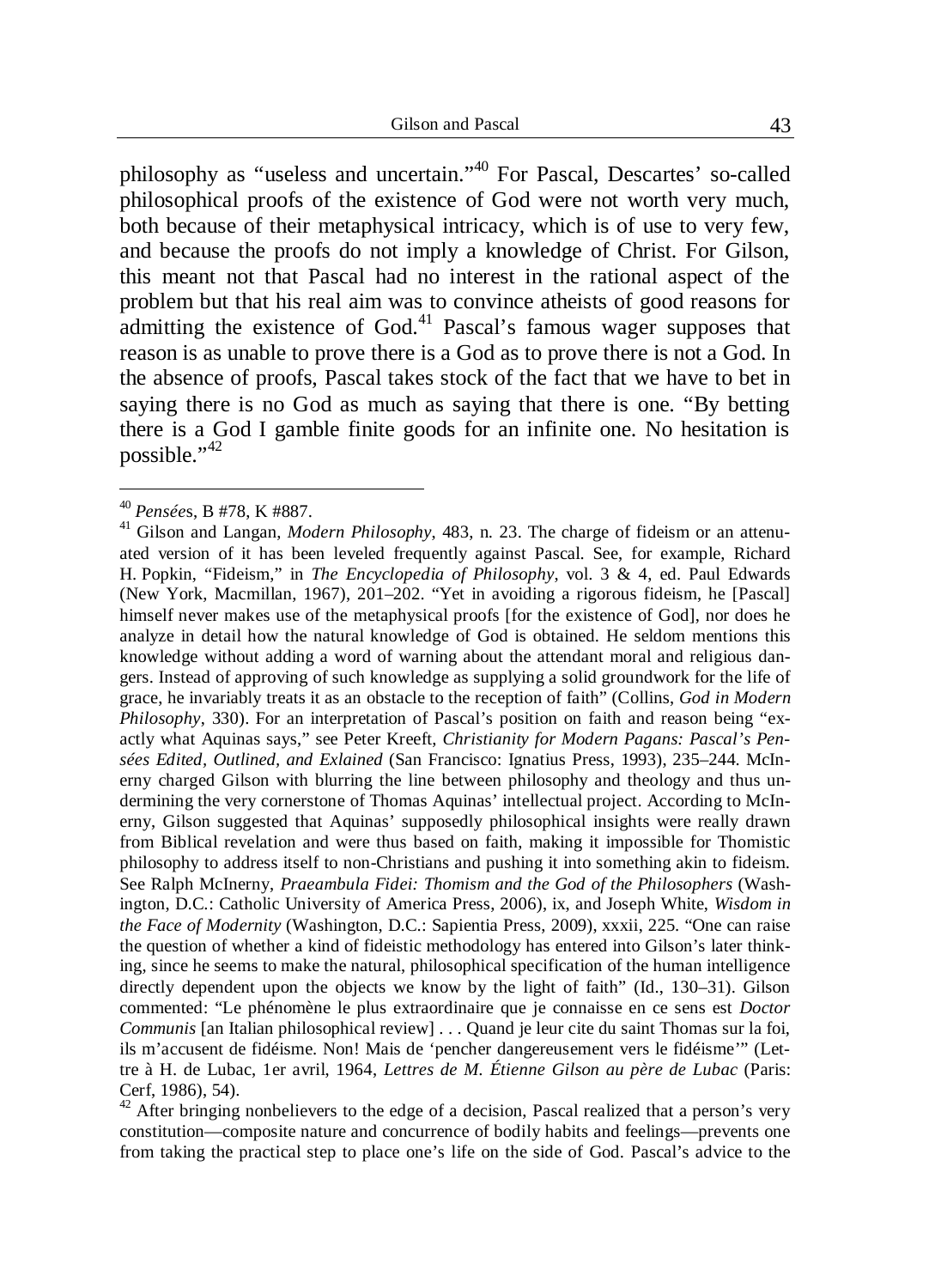As one of the last century's most dynamic apologists for Christianity, Gilson drew on Pascal "for his description of the vocation of the Christian intellectual" and how to place "intelligence in the service of Christ." This meant "showing the world that a man can be a man of science, because he is a man of God" with everyone realizing that Catholicism itself is the source of his greatness.<sup>43</sup> This certainly held true of Gilson who, much like a laboratory scientist, examined philosophy within the lab of its history. As one of the best historians of his generation, Gilson authoritatively delineated "the fumblings and the follies of the human mind" which ensure that reason is helpless without religion.<sup>44</sup> He expressed little confidence in the autonomous powers of the intellect.<sup>45</sup> Towards the end of his long career, after disagreeing with excessively rationalist versions of Saint Thomas' thought<sup>46</sup> and propounding what some have

interested was to follow the example of other people who have committed themselves to a Christian way of life. "This will quite naturally bring you to believe, and will make you more docile" [vous abêtira] (*Pensée*s, K #418, B #233). See Étienne Gilson, "Le sens du terme 'abêtir' chez Pascal," *Revue d'Histoire et de Philosophie Religieuse* 1 (1921): 338– 344; republished in *Les idées et les lettres* (Paris: Vrin, 1932), 263–274.

<sup>43</sup> Murphy, *Art and Intellect*, 4, 7, 159; Gilson, "The Intelligence in the Service of Christ the King," 43.

<sup>44</sup> This is the main lesson of Gilson's *God and Philosophy*; see Anton C. Pegis' review of this work in *Thought* 17 (1942): 329. Gilson thought that "simply by believing what God has said they [Christians] were finding themselves possessed of all that which they needed in the way of philosophical truth . . . [T]he great majority of Christians who are not philosophers in the technical sense of the word . . . find in the Christian revelation a view of the world, of man, and of his destiny that gives full satisfaction to their reason" (Étienne Gilson, "What is Christian Philosophy," in *A Gilson Reader*, 179). While admitting that it is an exaggeration, some thought Gilson's limited confidence in the autonomous powers of the intellect and Pascal's antipathy toward a natural theism could trigger the thought that in this respect both were tinged by Jansenism; see Maurice Nédoncelle, *Is There a Christian Philosophy?*, trans. Illtyd Trethowan (London: Burns and Oates, 1960), 87. For Gilson's own account of a reviewer of his work *Christianisme et philosophie* (Paris: Vrin, 1936) finding in it "a concealed Jansenism," see his *The Philosopher and Theology*, 82. On Jansenism in Pascal, see note 11 above.

<sup>45</sup> In the sixth and final edition of his lifelong work *Le Thomisme*, Gilson recognized the current paradoxical situation: the proofs for the existence of God St. Thomas wanted to be simple and elementary have become "a 'mystery' for our time; disagreement exists even among Thomists as to their meaning and value; and anyone following St. Thomas' position today that very few can understand the proofs for the existence of God "is suspected of fideism or semi-fideism" (Gilson, *Thomism*, 75).

<sup>46</sup> Pope Benedict XVI did not endorse "the neoscholastic rationalism that was trying to reconstruct the *preambula fidei*." He thought "the approach to faith, with pure rational certainty, by means of rational argument that was strictly independent of any faith, has failed;